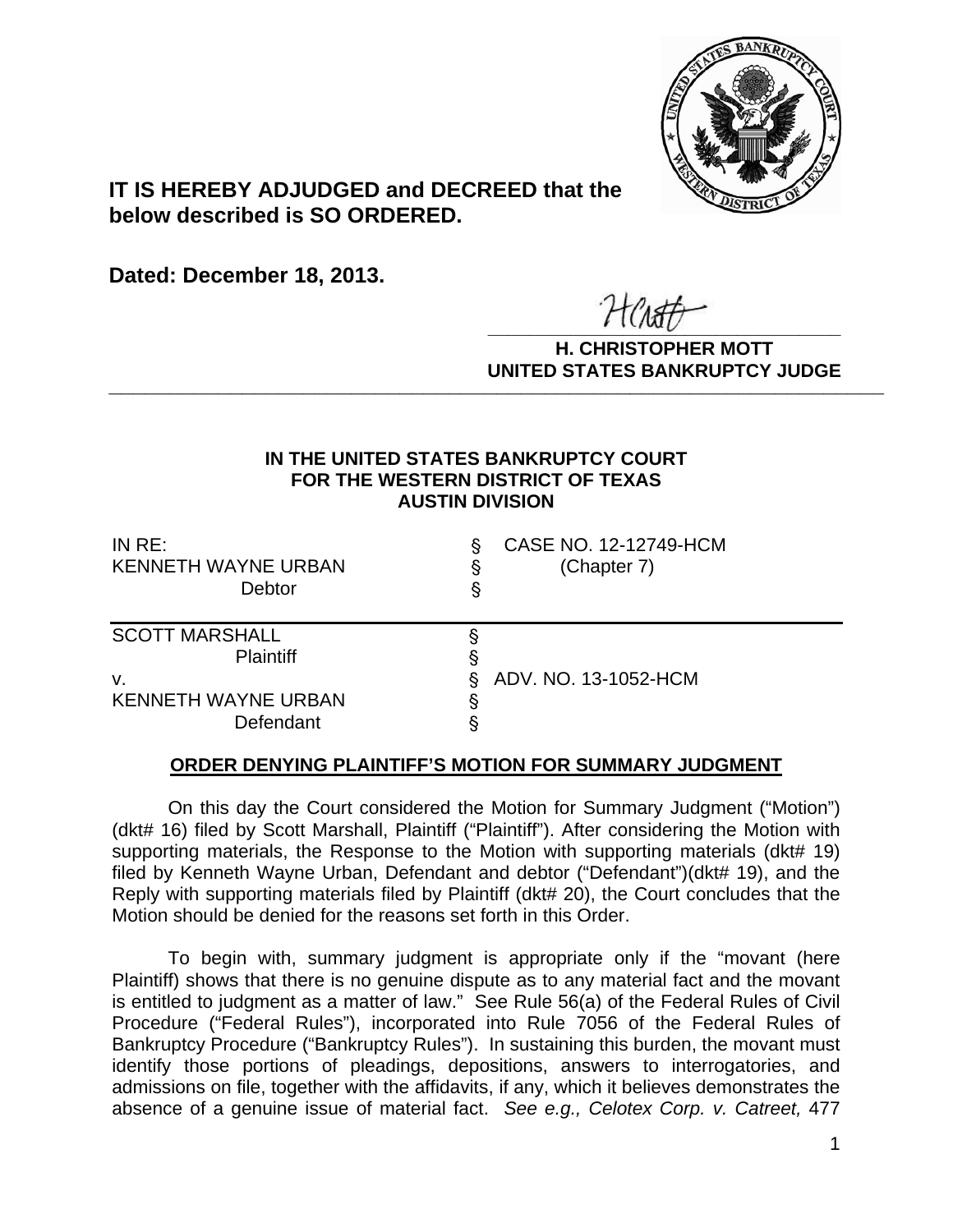U.S. 317 (1986). Summary judgment is properly granted when "viewing the evidence in the light most favorable to the nonmoving party (here Defendant), the record indicates that there is no genuine issue as to any material fact." *See e.g., Am. Home Assurance Co. v. United Space Alliance, LLC*, 378 F.3d 483, 486 (5th Cir. 2004). Whether a fact is material is governed by substantive law; "only facts that might affect the outcome of the suit will preclude summary judgment." *See In re Moore*, 379 B.R. 284, 288 (Bankr. N.D. Tex. 2007) (citing *Anderson v. Liberty Lobby, Inc.*, 477 U.S. 242, 248 (1986)). When reviewing the summary judgment record to decide a motion for summary judgment, the court should "refrain from making credibility determinations or weighing the evidence." *Coury v. Moss*, 529 F.3d 579, 584 (5th Cir. 2008).

Here, Plaintiff has filed a First Amended Complaint against Defendant in this Court which seeks a determination that Plaintiff's debt against Defendant is excepted from Defendant's bankruptcy discharge under 11 U.S.C. §523(a)(2)(A). In general, under §523(a)(2)(A), a plaintiff-creditor must prove that that its debt was obtained by the debtor-defendant's "actual fraud, false pretenses or false representation" to have the debt excepted from a debtor's discharge. *See e.g., In re Mercer*, 246 F.3d 391, 403 (5<sup>th</sup>) Cir. 2001) (to establish a non-dischargeable claim for fraud under §523(a)(2)(A), a plaintiff must show that (1) a representation was made; (2) the representation was knowingly false; (3) it was made with intent to deceive the plaintiff; (4) the plaintiff actually and justifiably relied on it; and (5) the plaintiff sustained a loss as a proximate result of the reliance).

Plaintiff's Motion is predicated on a Summary Judgment ("Summary Judgment") rendered in the County Court at Law No.1. of Travis County, Texas ("State Court") on April 26, 2012 in favor of Plaintiff and against Defendant and Defendant's company Urban Steel, LLC. *See* Motion, Ex. E. According to the Motion, Defendant did not contest the Motion for Summary Judgment in State Court and did not present any evidence to the State Court. Since the Summary Judgment rendered by the State Court includes a finding that "the Defendants committed a fraud on Plaintiff by making material misrepresentations on which Plaintiff relied", the Motion filed by Plaintiff seeks summary judgment as to the non-dischargeability of such judgment under theories of res judicata and collateral estoppel.

At the outset, the Fifth Circuit has established that res judicata (claim preclusion) based on a state court judgment does not apply in bankruptcy non-dischargeability proceedings like this one. *See e.g., Pancake v. Reliance Ins. Co., (In re Pancake)*, 106 F.3d 1242, 1244 (5th Cir. 1997)(supporting citations omitted). But, under the appropriate circumstances, collateral estoppel (issue preclusion) of a state court judgment may be applied in bankruptcy non-dischargeability proceedings. *Id.* 

According to the Fifth Circuit, Texas law on collateral estoppel (issue preclusion) should be examined since the Summary Judgment here was rendered by a Texas State Court. Under Texas law, a party is collaterally estopped from raising an issue when three elements are established: (1) the facts sought to be litigated were fully and fairly litigated in the first action; (2) those facts were essential to the prior judgment; and (3)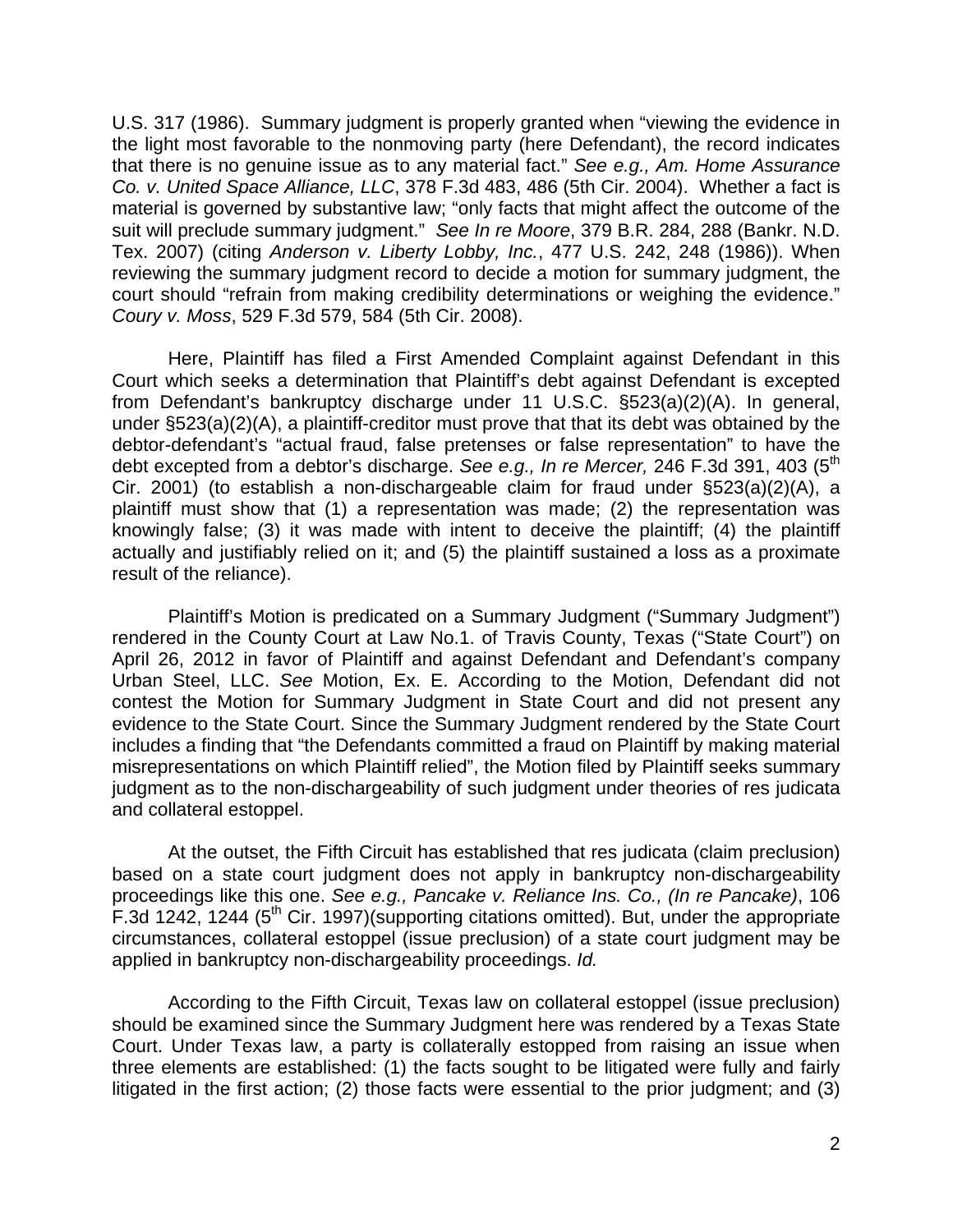the parties were cast as adversaries in the first action. See *Pancake*, 106 F.3d at 1244 (supporting citations omitted). As to the first element of collateral estoppel, the nature of the inquiry is not directed at the nature of the state court judgment-- but instead must focus on whether the fraud issue was fully and fairly litigated. *Id.* Here, Defendant did not contest the Summary Judgment in State Court, it was effectively a default Summary Judgment, no record of the hearing in State Court was provided, and it is not possible to ascertain if the fraud issue was fully and fairly litigated based on the State Court record provided.

As to the second element of collateral estoppel—the fraud facts were essential to the State Court judgment--Texas courts have adopted the Restatement (Second) of Judgments §27, which is the general rule on issue preclusion. See *In re Gober,* 100 F.3d 1195, 1203 n. 6 (5th Cir. 1996). In *Eagle Properties, Inc. v. Scharbauer,* 807 S.W.2d 714, 722 (Tex. 1991), the Texas Supreme Court applied comment i to the Restatement, which provides " *Alternative determinations by court of first instance.* If a judgment of a court of first instance is based on determinations of two issues, either of which standing independently would be sufficient to support the result, the judgment is not conclusive with respect to either issue standing alone".

Here, the Summary Judgment rendered by the State Court appears to be based on two claims--a fraud claim and a breach of contract for services claim. The Summary Judgment does not distinguish between the two claims—and could be read as being based on a breach of contract claim for unpaid services, which would be dischargeable in bankruptcy. *See* Summary Judgment, Ex. E to Motion ("Defendants were provided services by Plaintiff in return for the promise of payment, and Defendant is indebted to Plaintiff in the sum of \$20,521…). The Summary Judgment also uses the singular term "Defendant" and plural term "Defendants" interchangeably, when there were two defendants in the State Court suit—Defendant Kenneth Urban (a debtor and Defendant in this proceeding) and Defendant Urban Steel, LLC (which is not a debtor and defendant in this proceeding). Accordingly, the Summary Judgment is not preclusive as to the fraud issue with respect to Defendant Mr. Kenneth Urban.

Finally, in the Fifth Circuit, collateral estoppel (issue preclusion) will prevent a bankruptcy court from determining dischargeability issues for itself only if "the first court has made specific, subordinate, factual findings on the identical dischargeability issue in question…and the facts supporting the court's finding are discernible from that court's record". *See e.g., In re King,* 103 F.3d 17, 19 (5th Cir. 1997) (supporting citations omitted). Here, the State Court record in support of the Summary Judgment contains insufficient specific, subordinate factual findings on fraud for non-dischargeability purposes to support application of collateral estoppel. Nor does the Summary Judgment rendered by the State Court contain detailed facts sufficient as findings to meet the federal standard of non-dischargeability of debt. *See Harold Simpson & Co. v. Shuler (In re Shuler),* 722 F. 2d 1253, 1257-8 (5th Cir. 1984) (holding that if the bankruptcy court is unable to discern from the state court record the subsidiary facts upon which the false pretense claim was made and the state court judgment only contained a conclusory statement that plaintiff was entitled to judgment based on false pretenses,